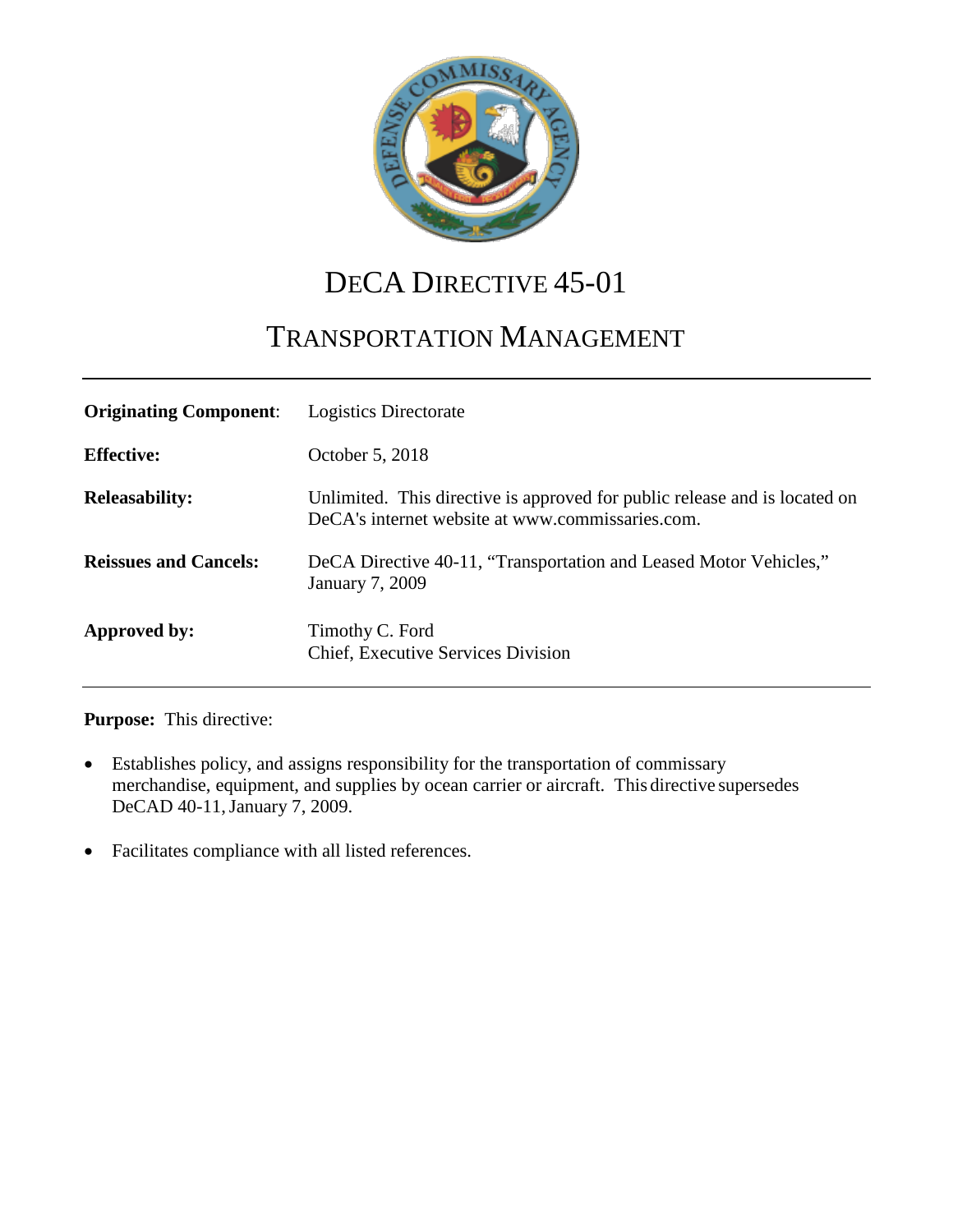## **TABLE OF CONTENTS**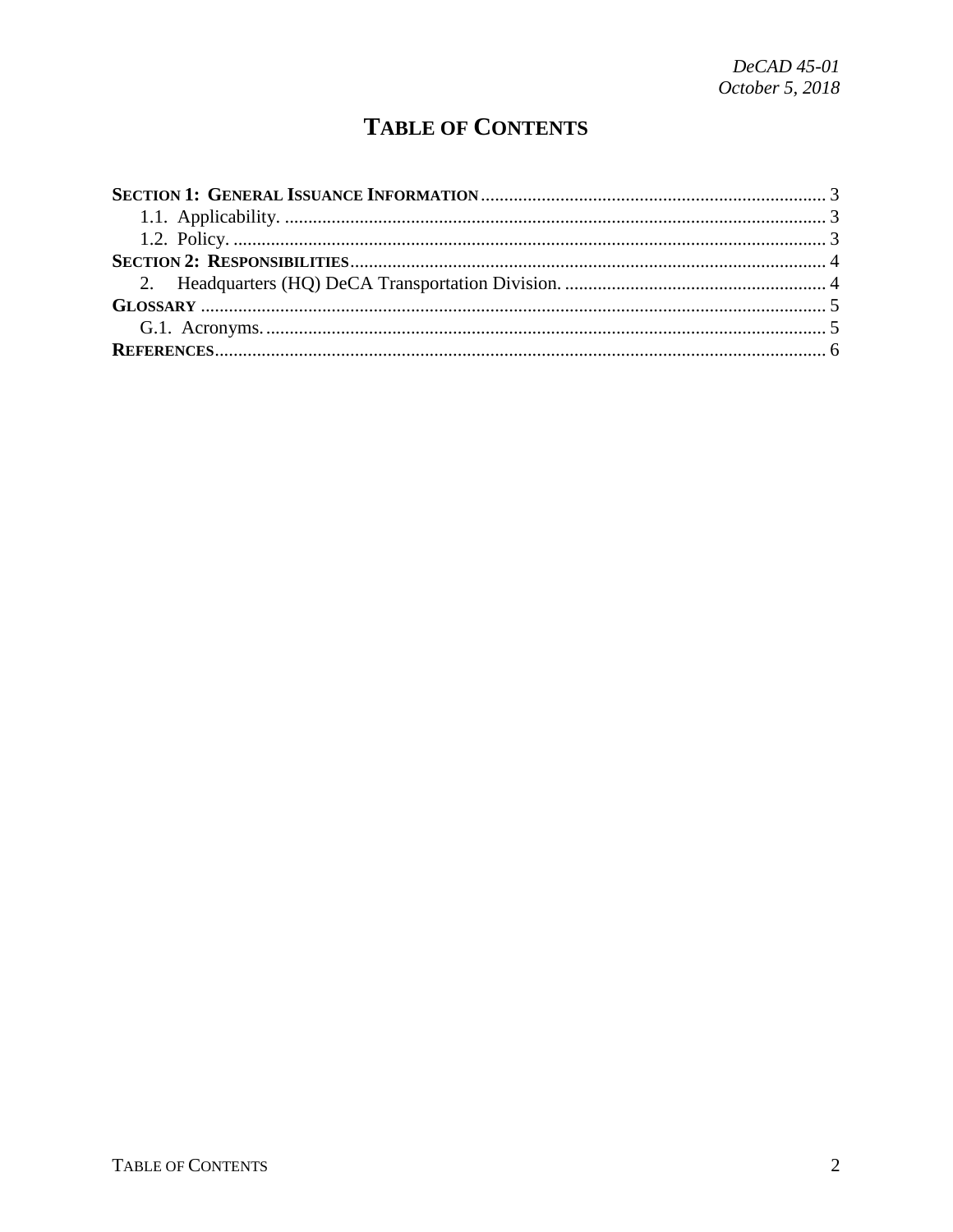## **SECTION 1: GENERAL ISSUANCE INFORMATION**

<span id="page-2-1"></span><span id="page-2-0"></span>**1.1. APPLICABILITY.** This directive applies to all Defense Commissary Agency (DeCA) activities and all DeCA personnel in accordance with Department of Defense (DoD) Directive 5105.55.

#### <span id="page-2-2"></span>**1.2. POLICY.** It is DeCA's policy that:

a. The Transportation Division maintains publications regarding the transportation of commissary merchandise and responsibilities for the administration and operation to support commissary operations worldwide.

b. The Transportation Division will ensure that all of DeCA's policies and procedures are used while coordinating efforts for container movements. DeCA receives transportation guidance from the United States Transportation Command (USTRANSCOM) and Surface Deployment Distribution Command (SDDC) using their Universal Service Contract (USC) and Defense Transportation Regulations (DTR).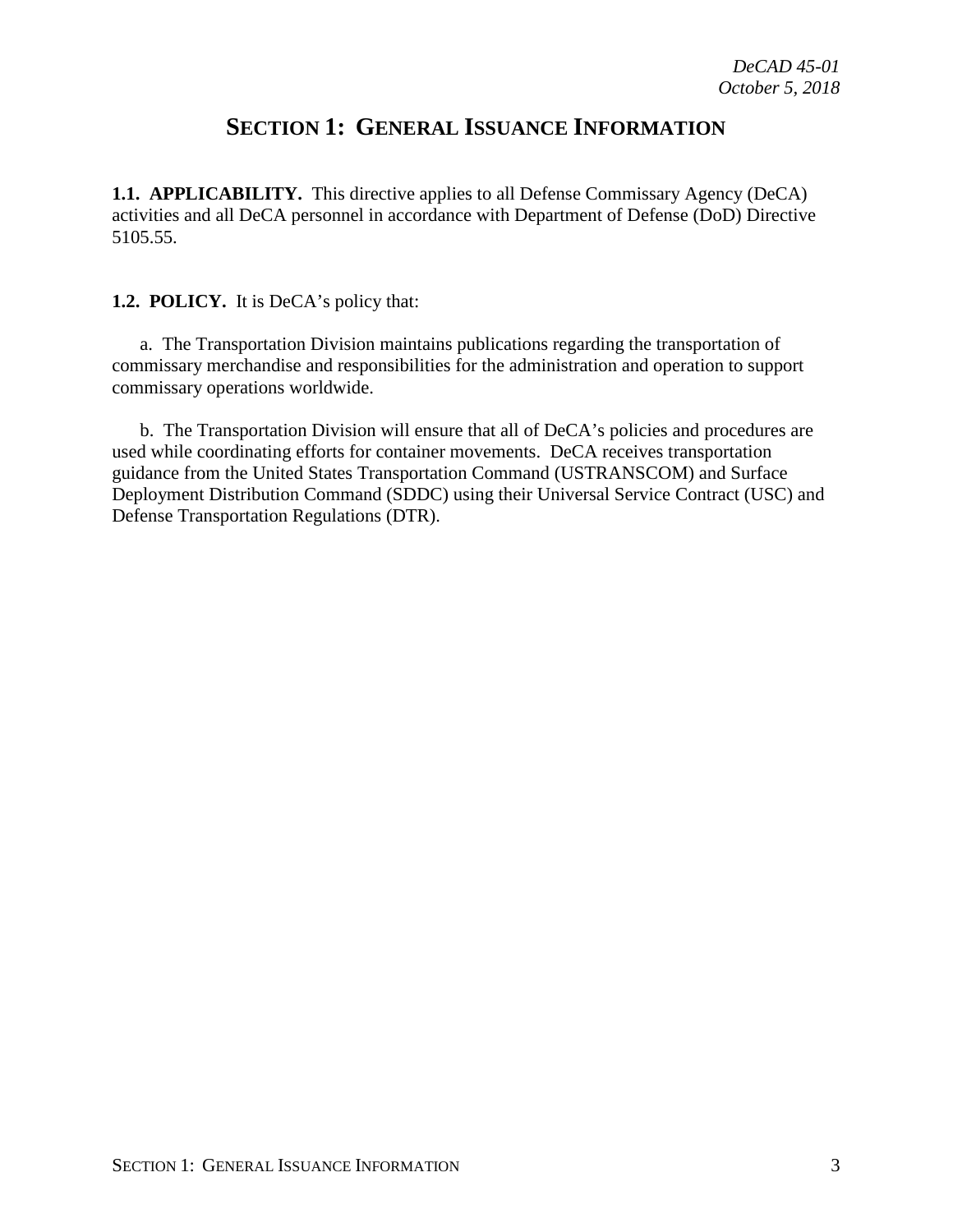## **SECTION 2: RESPONSIBILITIES**

<span id="page-3-1"></span><span id="page-3-0"></span>**2. THE TRANSPORTATION OFFICER.** Identify the key officials who will implement the policy and list the overarching duties and obligations of each. Always assign responsibility to officials, not to their offices or organizations. In assigning responsibilities, be specific; do not include procedures. State what the official is responsible for doing, not how the official should do it. By clearly aligning the responsibility with the official, the intent of the document can be better accomplished. The transportation officer:

a. Will oversee the planning, budgeting, executing, and monitoring of transportation functions to enable the worldwide movement of resale subsistence, supplies, and equipment. Transportation functions include forecasting requirements, shipment planning, clearing and booking cargo, documentation, in-transit visibility, transportation discrepancies, performance reporting, and bill paying.

b. Routine Airlift. Several countries receive airlift of highly perishable fresh fruits and vegetables (FF&V), dairy, and meat products because surface transportation is untimely. The following countries receive routine airlift: Azores, Cuba, Turkey, Egypt, and Kuwait.

c. Airlift booking of FF&V for Guantanamo Bay, Cuba (GITMO). The DeCA HQ Traffic Management Specialist is responsible for preparing the air clearance and bookings for FF&V going to GITMO on a weekly basis in the Financial Air Clearance Transportation System and will be verified by the Transportation Officer.

(1) If the product will be sent over the ocean, shipping information will be entered into the Electronic Shipper System (ESS), which is accessible via webpage on the Electronic Transportation Acquisition system (ETA). The ESS provides status for each order number, detailed content data, and associated shipping instruction data. DeCA's Transportation Division is responsible for booking the required number of containers requested by distributors and source load vendors. All bookings will be with industry carriers that have established contracts with USTRANSCOM/SDDC.

(2) After a carrier accepts DeCA's request for a shipment, the carrier accepts responsibility for providing equipment to load and deliver products within a specified timeframe.

(3) The Transportation Offices are responsible for monitoring all late shipments. The Transportation Management Specialist will provide all overseas locations a weekly container activity report.

d. Transportation Bills. DeCA HQ Budget Technician is responsible for paying all transportation bills via U.S. Bank Syncada. SDDC and Air Mobility Command (AMC) will generate monthly transportation bills for shipping subsistence, supplies, equipment, household goods, and privately owned vehicles. All payments will be verified by the Transportation Officer.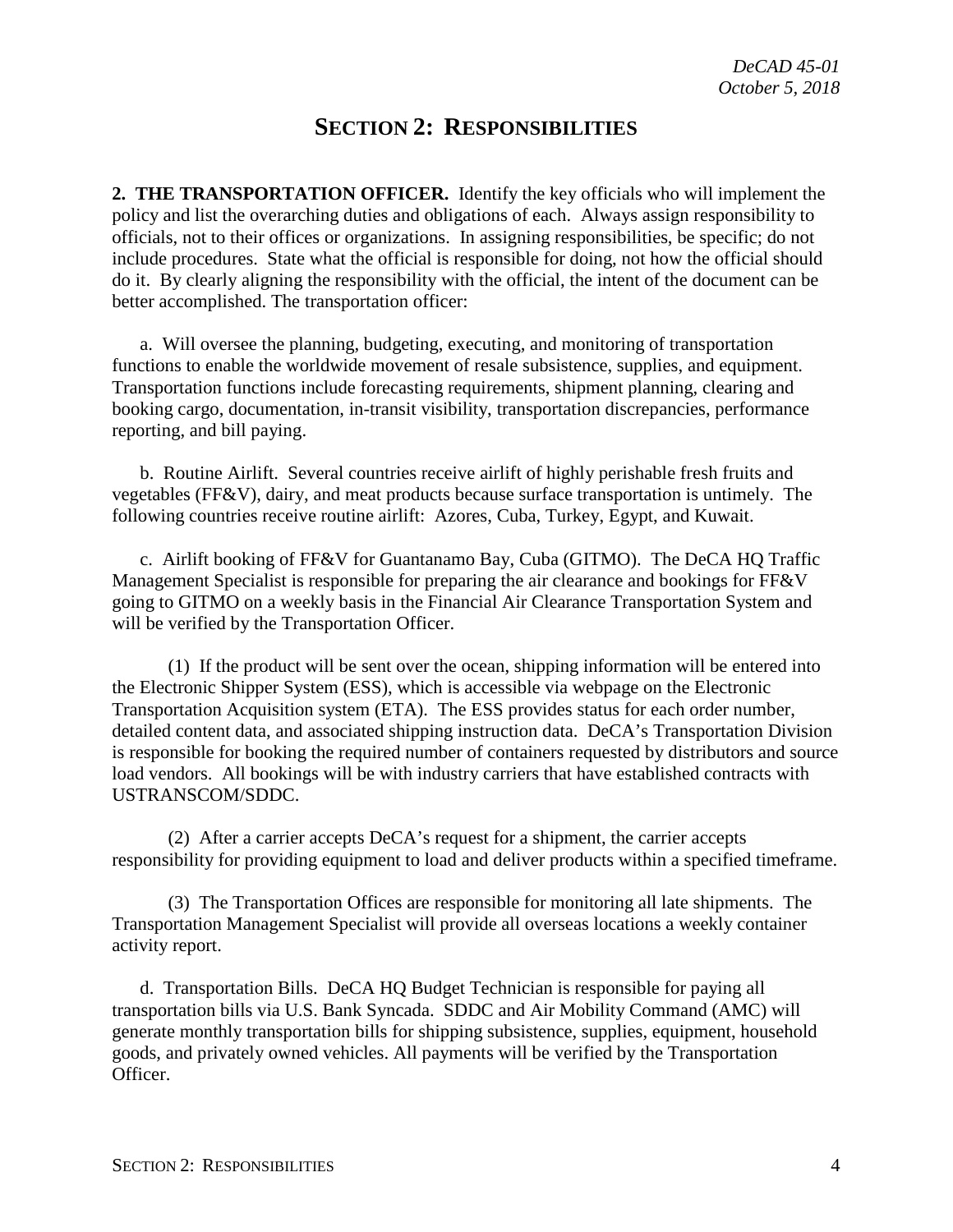## **GLOSSARY**

#### <span id="page-4-1"></span><span id="page-4-0"></span>**G.1. ACRONYMS.**

| <b>AMC</b>                                             | <b>Air Mobility Command</b>                                                                                                                                  |
|--------------------------------------------------------|--------------------------------------------------------------------------------------------------------------------------------------------------------------|
| <b>DeCA</b><br><b>DoD</b><br><b>DOLM</b><br><b>DTR</b> | <b>Defense Commissary Agency</b><br>Department of Defense<br><b>Equipment Maintenance and Replacement Branch</b><br><b>Defense Transportation Regulation</b> |
| <b>ESS</b><br><b>ETA</b>                               | Electronic Shipper System<br><b>Electronic Transportation Acquisition System</b>                                                                             |
| <b>FF&amp;V</b>                                        | <b>Fresh Fruits and Vegetables</b>                                                                                                                           |
| <b>GITMO</b>                                           | Guantanamo Bay, Cuba                                                                                                                                         |
| HQ                                                     | Headquarters                                                                                                                                                 |
| <b>SDDC</b>                                            | <b>Surface Deployment and Distribution Command</b>                                                                                                           |
| <b>USTRANSCOM</b><br><b>USC</b>                        | <b>United States Transportation Command</b><br><b>Universal Service Contract</b>                                                                             |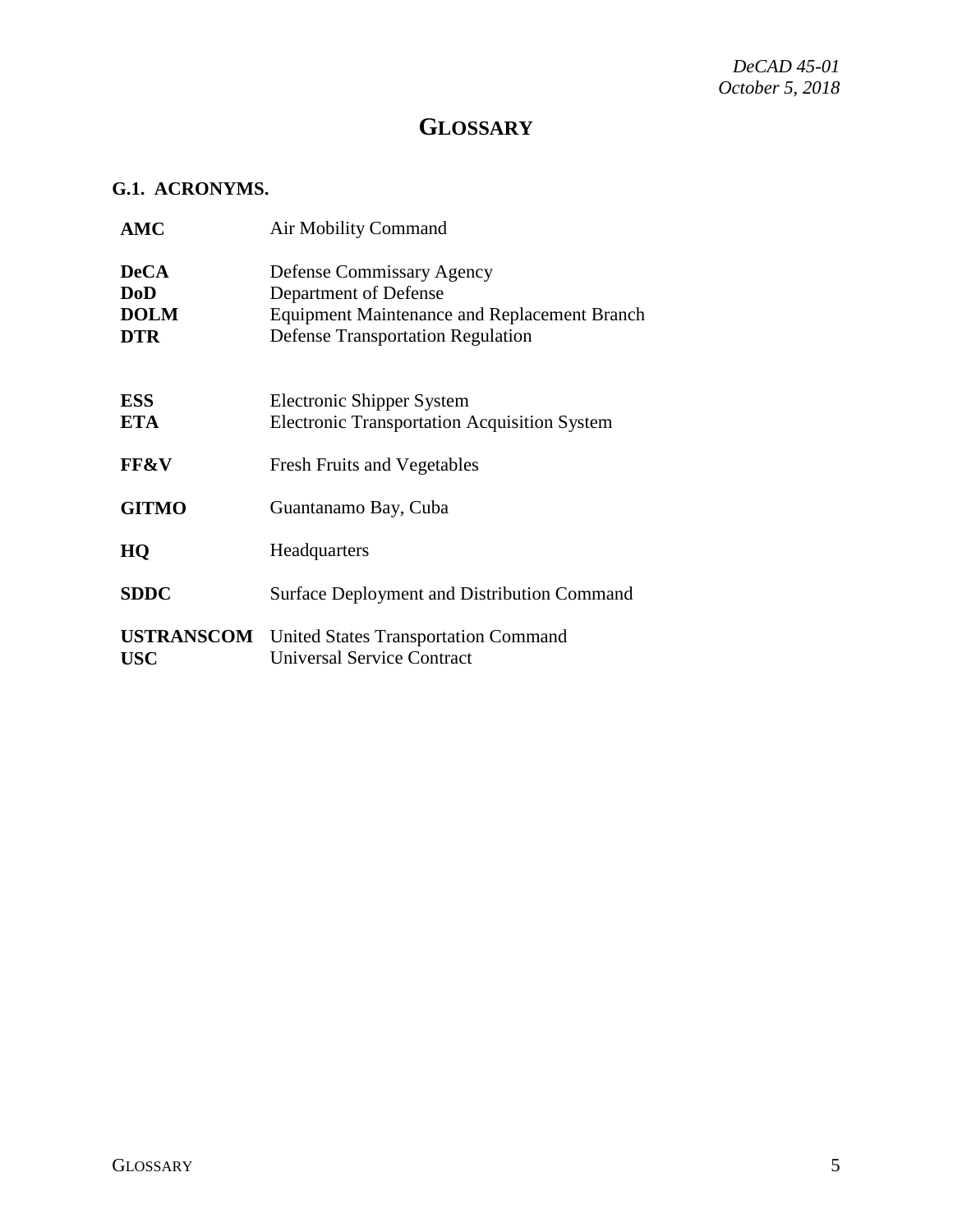### **REFERENCES**

<span id="page-5-0"></span>DeCAD 70-2, "Internal Control Program," December 17, 2007 DeCAD 40-11, "Transportation Program" January 7, 2009 Department of Defense (DoD) Directive 5105.55, March 12, 2008